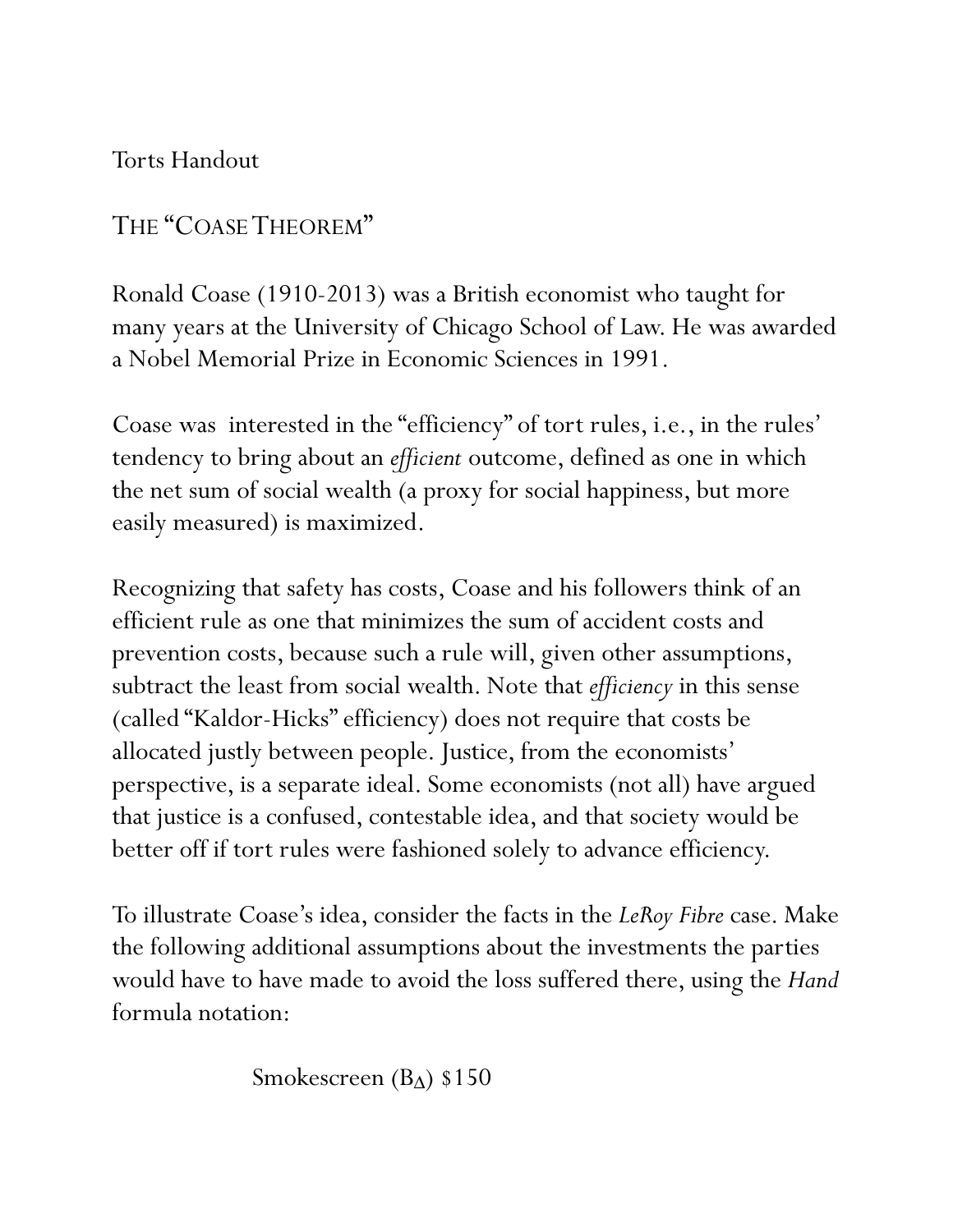Swath  $(B_{\pi})$  \$50 PL \$75

The cheapest, and therefore the "efficient" solution would be a swath. If LeRoy Fibre's contributory negligence is not an issue, and LeRoy thus has a right to recover damages, will an inefficient result occur, on the present assumptions? Not, according to Coase, if LeRoy Fibre and the RR can bargain *costlessly*. Rather than pay for the fire losses, a rational RR will offer to cut a swath for LeRoy or pay LeRoy to do so itself. The swath will get cut and the expensive smokescreen will not be built. But this is exactly what we would expect to happen if the *LeRoy Fibre* case had come out the other way. If LeRoy's failure to cut the swath would bar it from recovery against the RR, we would expect LeRoy to build the swath itself. Assuming that the two parties can deal with each other costlessly, the efficient result is reached no matter which legal rule is adopted. Hence,

COASE THEOREM: If there are zero transaction costs, the efficient outcome will occur regardless of legal entitlement. If the property owners and the RR can deal costlessly, it does not matter *from an efficiency standpoint* who has the legal "right."

If we believe that the administrative costs of allowing LeRoy to sue are a net loss to society, shouldn't we bar LeRoy's suit, and let the losses lie where they fall, confident that the efficient result will be reached anyway? Before drawing a firm conclusion, we should ask, have all the possible effects been included in our *Hand* calculation? What if there were 5 property owners, including LeRoy? In that case,

Smokescreen \$150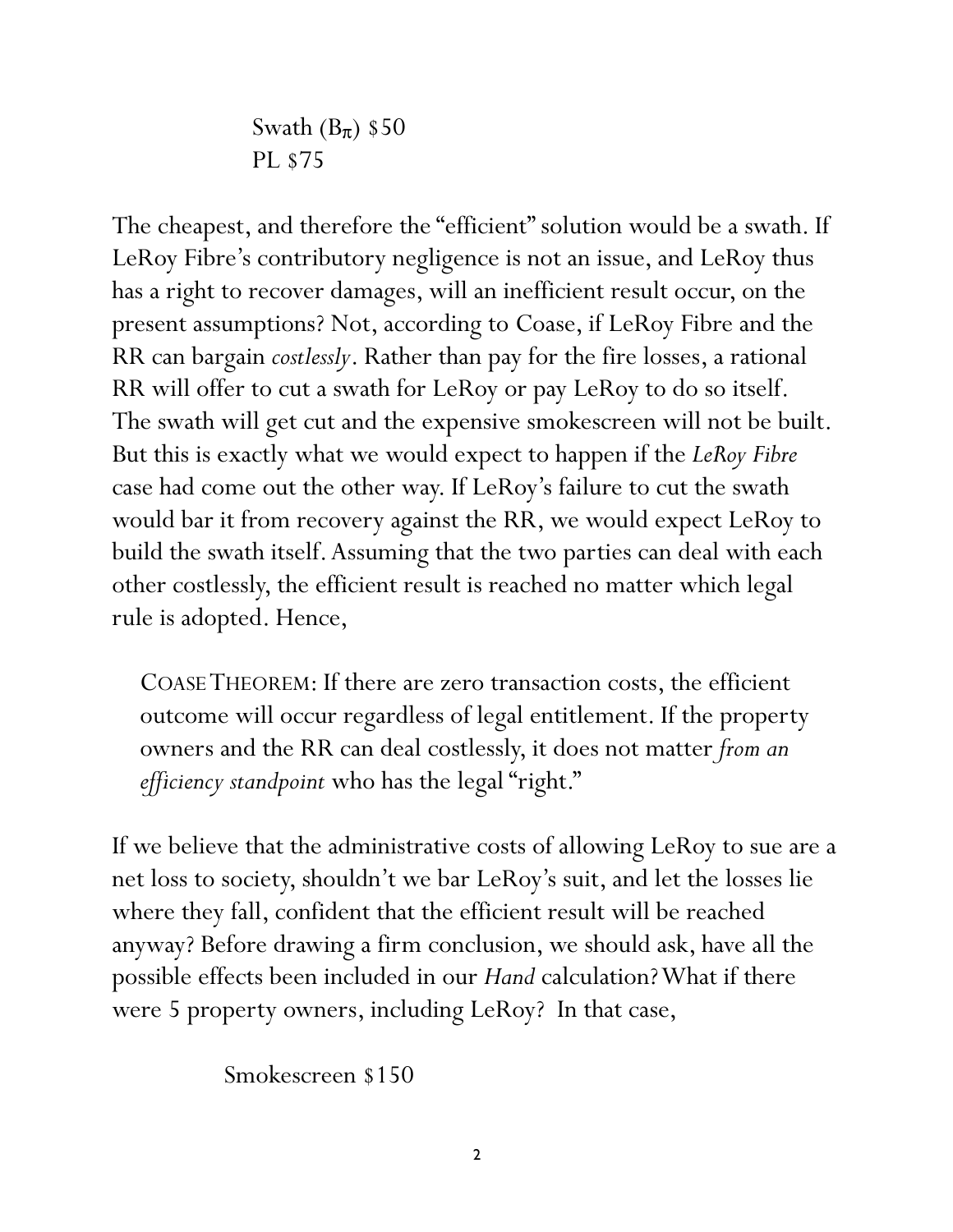Swath  $(\times 5)$  \$250 PL  $(X5)$  \$375

Now it appears that the efficient solution is smokescreen. If the property owners and the RR can deal costlessly, does it matter *from an efficiency standpoint* who has the "right"?

Answer: Again, No, by the Coase Theorem. If there are zero transaction costs, the efficient outcome will occur regardless of legal entitlement. If the RR has the relevant legal "right," LeRoy Fibre and the other property owners will get together and build a smokescreen for the RR rather than suffer damages or cut swaths. If, on the other hand, LeRoy Fibre and the other property owners have a right to recover in tort, the RR will build a smokescreen rather than pay damages or for swaths. Either way, the smokescreen gets built, and that's the efficient outcome.

What are transaction costs? From LeRoy Fibre's viewpoint, these would include the time and trouble of finding out who their neighbors are, getting together with them to discuss the spark problem, agreeing on a negotiation strategy and getting together with the RR to strike a bargain. In the real world, transaction costs are never zero, and are frequently too great to allow a cooperative solution. To illustrate: Assume LeRoy Fibre and the other property owners incur transaction costs of \$25/each (time lost, transportation, etc). Now each property owner faces: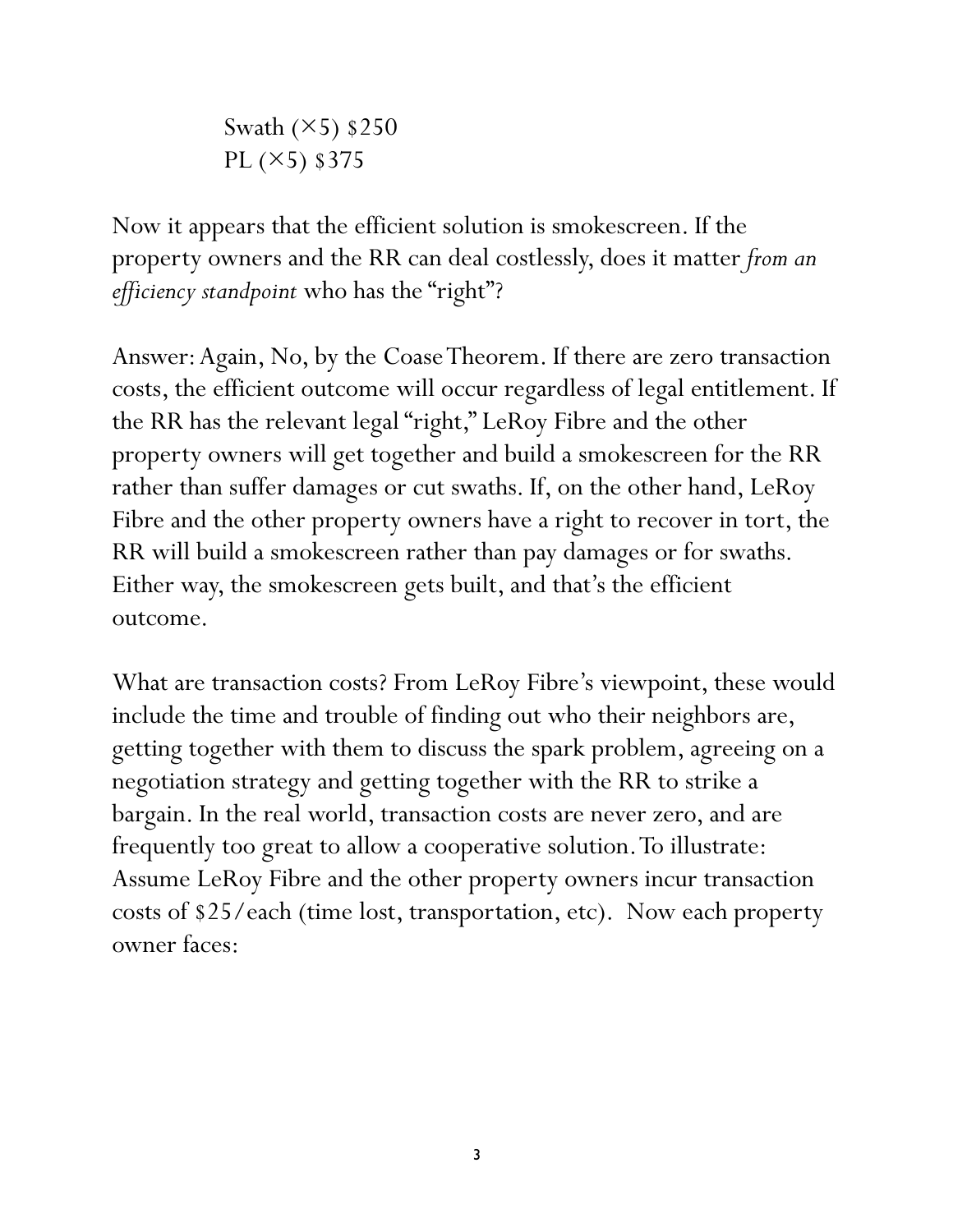Smokescreen \$55 (150/5 + 25) PL \$75 Swath \$50

Result: Inefficient over-investment in swath-cutting, unless the RR can be held liable for losses caused by sparks.

Where does this leave us? With a...

## REVISED COASE THEOREM:

If there are positive transaction costs, the efficient outcome *might not* be reachable under every choice of legal entitlement. Where this is so, the preferred legal rule is the one that *minimizes the effects of transaction costs*, including both the costs themselves and their effects i.e. inefficient choices.

In our present example, the Revised Coase Theorem would argue for a rule allowing LeRoy Fibre a right to recover, because that minimizes the effect of transaction costs. The smokescreen is the efficient answer to the problem, but transaction costs make it impractical for the property owners to organize this solution.

What is the significance of the revised Coase Theorem? For our purposes, it is very limited. Rarely will a court have the data it needs to determine what an "optimal" or "efficient" level of safety is, and rarely will it know what the transaction costs are and how they have impeded an efficient result in the marketplace. Nonetheless, we will notice a number of judicial opinions in which the language of "cheaper" or